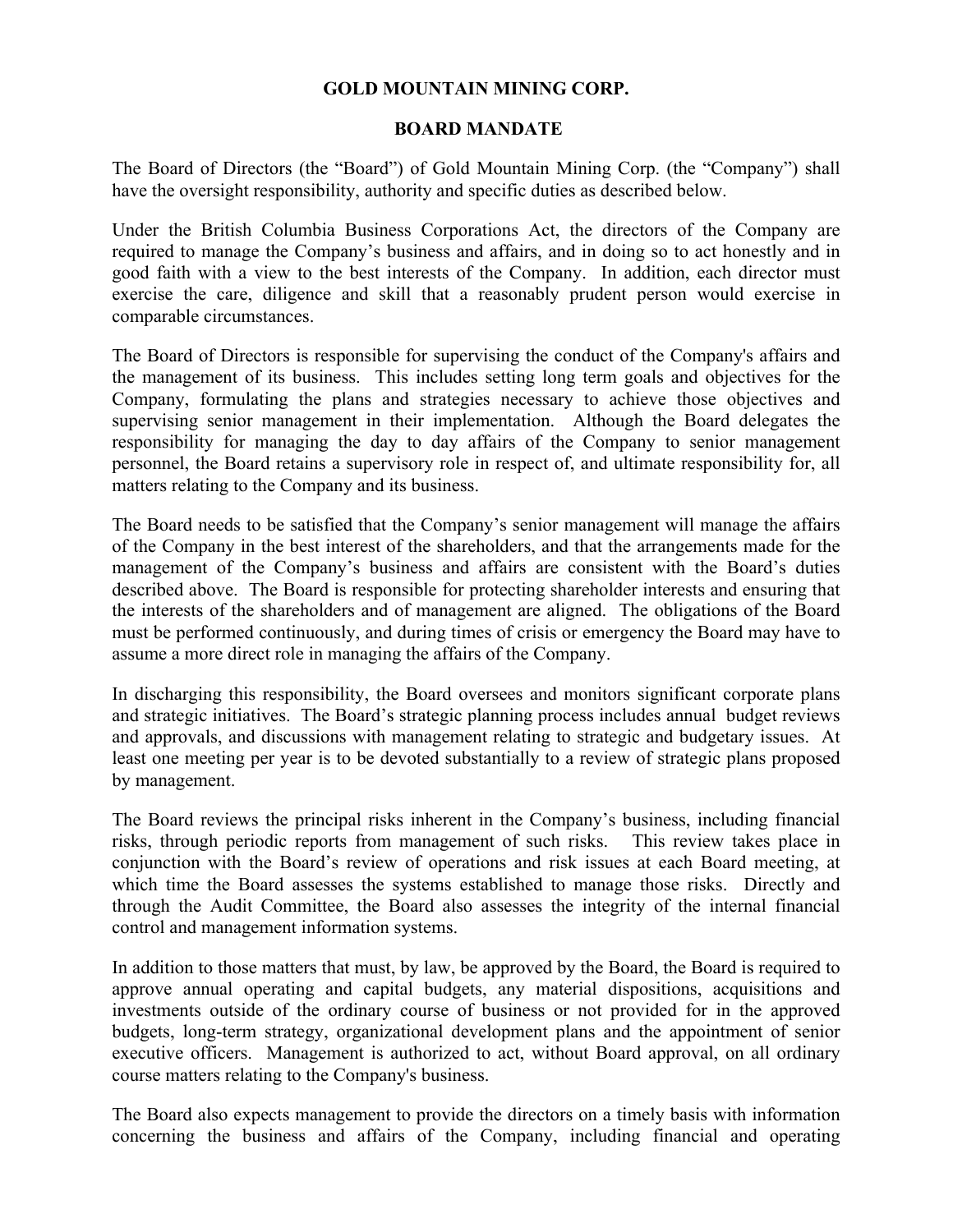information and information concerning industry developments as they occur, all with a view to enabling the Board to discharge its stewardship obligations effectively. The Board expects management to efficiently implement its strategic plans for the Company, to keep the Board fully apprised of its progress in doing so and to be fully accountable to the Board in respect to all matters for which it has been assigned responsibility.

The Board has instructed management to maintain procedures to monitor and promptly address shareholder concerns and has directed and will continue to direct management to apprise the Board of any major concerns expressed by shareholders.

Each Committee of the Board is empowered to engage external advisors as it sees fit. Any individual director is entitled to engage an outsider advisor at the expense of the Company provided such director has obtained the approval of the Nominating and Corporate Governance Committee to do so.

The roles of Chairman, Chief Executive Officer and Chief Financial Officer will be as set forth in position statements as may be established by the Board from time to time.

This Mandate will be reviewed periodically by the Board of Directors of the Company and supplemented as required from time to time.

# **The Roles of the Board of Directors**

The Board fulfills its mandate through direct oversight, setting policy, appointing committees and appointing management. Specific responsibilities include the following:

- 1. Approving the issuance of any securities of the Company.
- 2. Approving the incurrence of any debt by the Company outside the ordinary course of business.
- 3. Reviewing and approving the annual capital and operating budgets.
- 4. Reviewing and approving major deviations from the capital and operating budgets.
- 5. Approving the annual financial statements and quarterly financial statements, including the Management Discussion & Analysis, information circulars, annual reports, offering memorandums, prospectuses and all other disclosure documents.
- 6. Approving material investments, dispositions and joint ventures, and approving any other major initiatives outside the scope of approved budgets.
- 7. Reviewing and approving the Company's strategic plans and monitoring the Company's performance.
- 8. Reviewing and approving the Company's incentive compensation plans.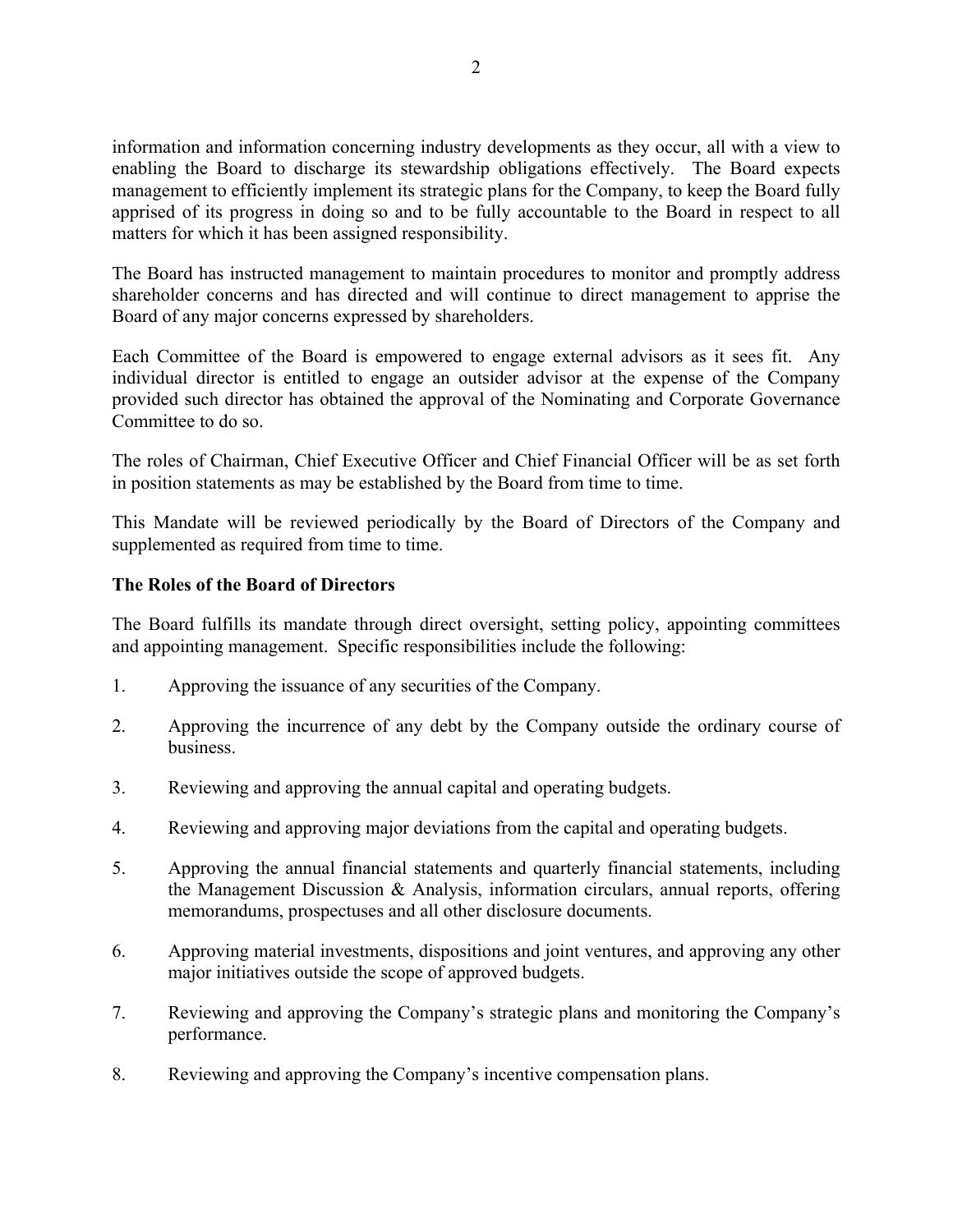- 9. Determining the composition, structure, processes, and characteristics of the Board and the terms of reference of committees of the Board, and establishing a process for monitoring the Board and its directors on an ongoing basis.
- 10. Appointing an Audit Committee and other Board Committees and delegating to any such committees powers of the Board as appropriate and legally permissible.
- 11. Nominating the candidates for the Board to the shareholders.
- 12. Ensuring an appropriate orientation and education program for new directors is provided.
- 13. Determining whether individual directors meet the requirements for independence under applicable regulatory requirements.
- 14. Monitoring the ethical conduct of the Company and ensuring that it complies with applicable legal and regulatory requirements.
- 15. Ensuring that the directors that are independent of management have the opportunity to meet regularly.
- 16. Reviewing this Mandate and other Board policies and terms of reference for Committees in place from time to time and propose modifications as applicable.
- 17. Appointing and monitoring the performance of senior management, formulating succession plans for senior management and, with the advice of the Compensation and Benefits Committee, approving the compensation of senior executive officers.
- 18. Ensuring policies and processes are in place for identifying principal business risks and opportunities for the Company, addressing the extent to which such risks are acceptable to the Company, and ensuring that appropriate systems are in place to manage risks.
- 19. Ensuring policies and processes are in place to ensure the integrity of the Company's internal control, financial reporting and management information systems.
- 20. Ensuring appropriate policies and processes are in place to ensure the Company's compliance with applicable laws and regulations, including timely disclosure of relevant corporate information and regulatory reporting.
- 21. Exercising direct control during periods of crisis.
- 22. Serving as a source of advice to senior management, based on directors' particular backgrounds and experience.
- 23. Ensuring that the directors have direct access to management and, as necessary and appropriate, independent advisors.
- 24. Ensuring evaluations of the Board and committee are carried out at least annually.

## **Organization of the Board of Directors**